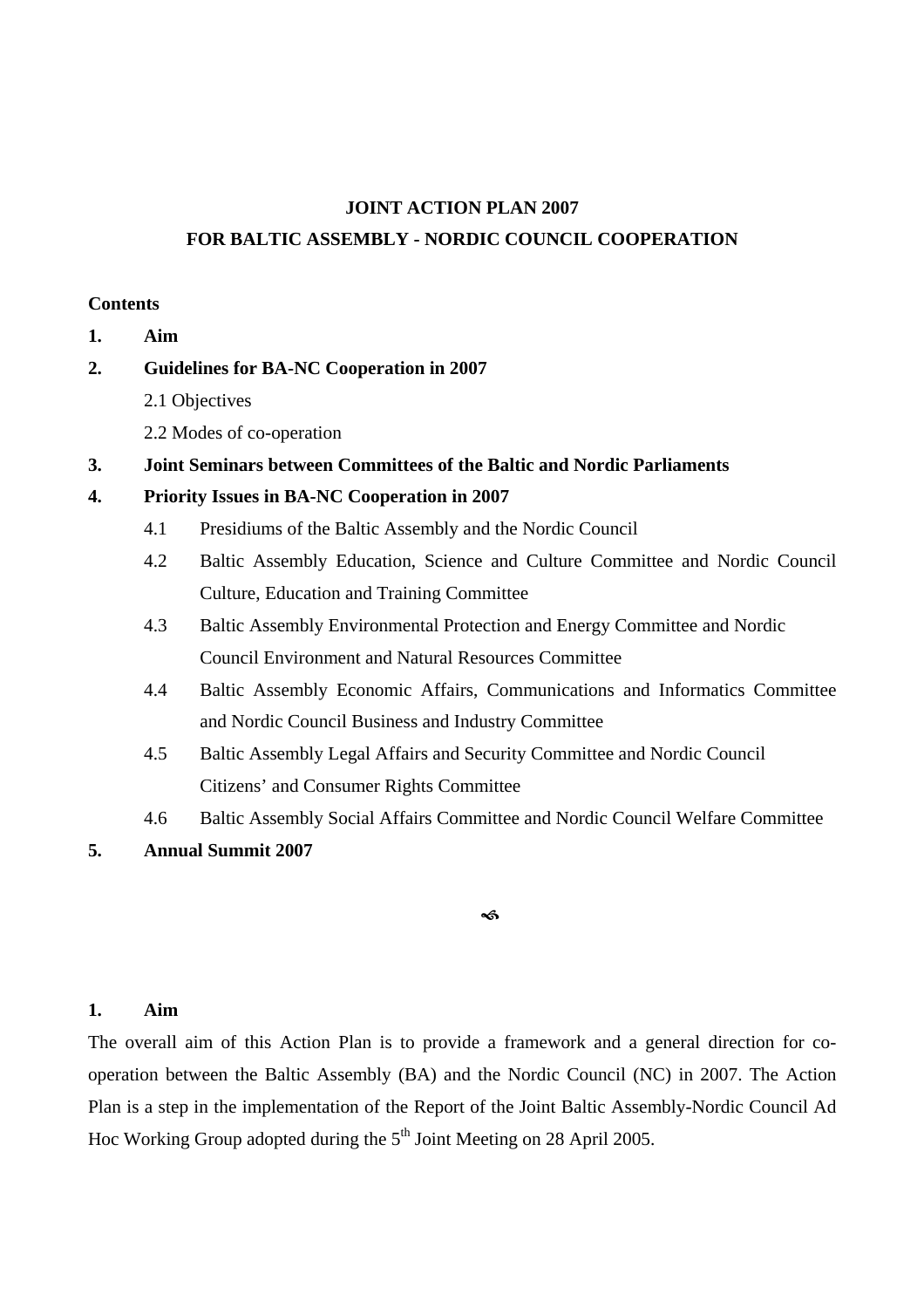#### **2. Guidelines for BA-NC Co-operation in 2007**

#### **2.1 Objectives**

The overall objective of BA-NC co-operation is to promote a democratic, socio-economic and cultural development of the Baltic Sea Region and to act as a vocal advocate of its specific challenges and possibilities. There are three overarching areas of Nordic-Baltic parliamentary cooperation:

- **Strengthening of socio-economic integration in the Baltic Sea Region**.
- **Contributing to bridge-building to new EU neighbours**.
- **Promoting a comprehensive approach towards the challenges of the Northern region**.

### **2.2 Modes of co-operation**

The general drive should be towards flexible, targeted and result-oriented modes of co-operation. Practical co-operation activities should be feasible and have a reasonable chance of successful execution. The following criteria could be used when considering possible joint co-operation activities. The activities should:

- be based upon a joint analysis of possible co-operation issues;
- be agreed upon, prepared and carried out jointly;
- be of relevance for the regular work of committees;
- have a clear and agreed division of responsibilities;
- have a true joint ownership and be built upon a commitment by all participants;
- provide added value to Nordic-Baltic parliamentary co-operation;
- prioritise the issues that warrant cross-committee approaches;
- consider participation of MPs from a wider regional base.

The Presidiums and Committees of the BA and the NC regularly attend each other's sessions, meetings, conferences and similar events. Moreover, the Presidiums and Committees occasionally arrange their own meetings within the overall framework of such joint activities. It is common for representatives of both organisations to deliver a greeting speech or to make other contributions during the events. However, it should be emphasised that an invitation to attend a meeting should not in itself be understood as a request for more substantial contributions as regards planning, preparation or participation in the event. Such deeper commitments require prior discussions and agreements, in accordance with the criteria above.

### **3. Joint Seminars between the Committees of the Baltic and the Nordic Parliaments**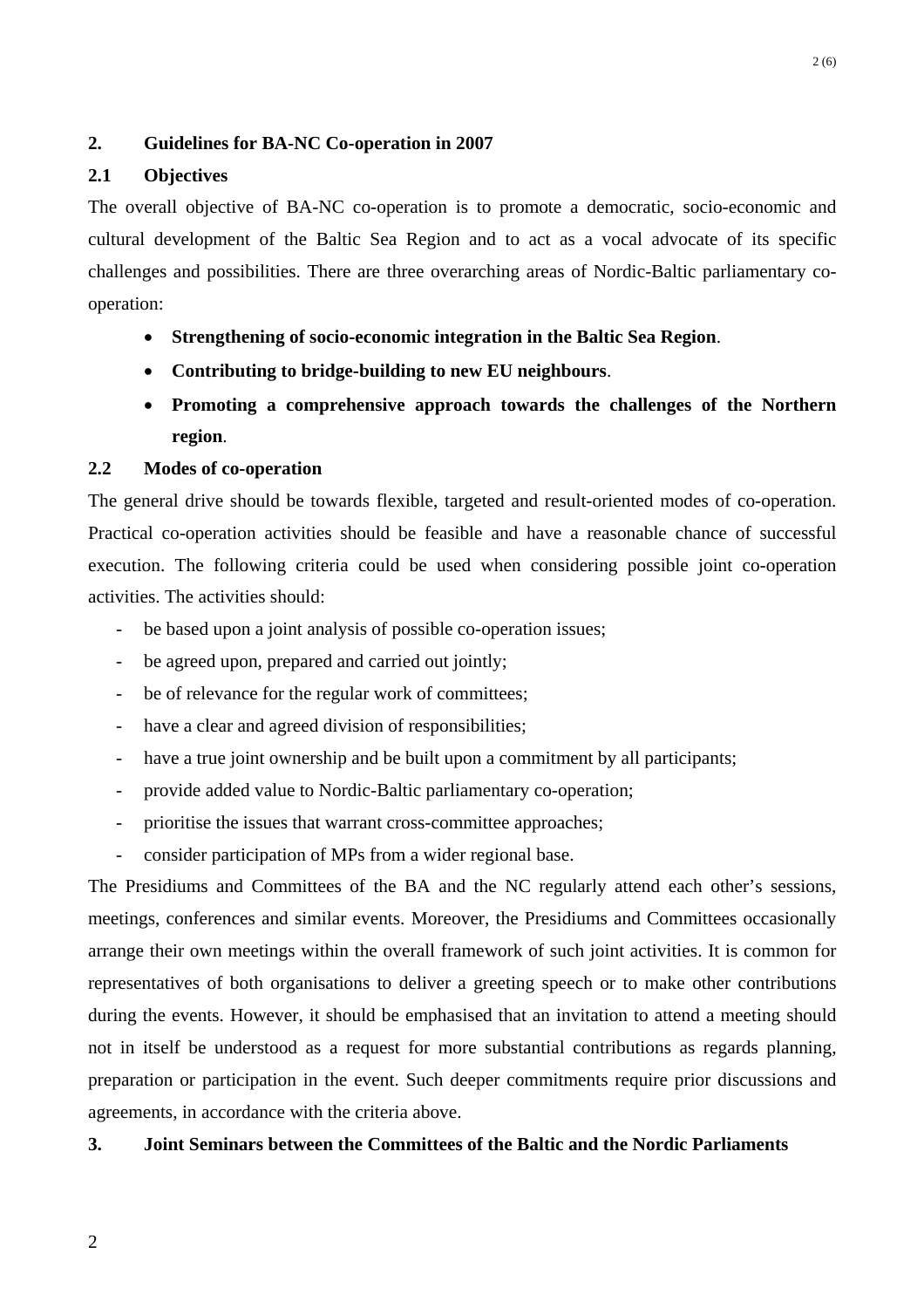In addition to the planned co-operation between the BA and the NC in 2007, the BA and the NC will also promote co-operation between the Nordic and the Baltic parliaments. The project of launching a series of joint seminars between the committees of the Nordic and the Baltic parliaments was initiated by deliberations between the Speakers of the Nordic parliaments and the President of the Nordic Council. It is also founded on previous discussions between the Speakers of the Nordic parliaments and the Speakers of the Baltic Parliaments.

It is fundamentally important that the seminars are based on a genuine commitment from the national parliaments and their committees. Therefore, a decisive first step is to gather information from the national committees on what issues they would see as relevant to deal with in a joint Nordic-Baltic parliamentary context.

This process was initiated during the autumn of 2006. A "Group of 4" will meet in early 2007 to decide on the topics for the seminars. The group will include one representative each from the Baltic Assembly, the Nordic Council, the Baltic parliaments and the Nordic parliaments. The Nordic Council will be responsible for practical execution of the seminars.

The seminar series could start in the autumn of 2007. It is envisaged that the seminar attendance will be four participants from each of the Nordic and the Baltic parliaments together with four participants each from the BA and the NC, which is 40 participants in total for each seminar.

## **4. Priority Issues in BA-NC Cooperation in 2007**

The priority issues for joint activities of the Presidiums and the Committees during 2007 are listed in sub-sections  $4.1 - 4.6$  below.

#### **4.1 The Presidiums of the Baltic Assembly and the Nordic Council**

The overarching aim of co-operation in 2007 is to maintain and develop long-term co-operation in the Baltic-Nordic region, and to develop the network of contact with other parliamentary actors in the Baltic Sea Region. The Presidiums should promote an intensified feedback between the Baltic Assembly and the Nordic Council on the one hand, and the national parliaments of the Baltic and the Nordic countries on the other. The Presidiums will thus assume a leading and driving role in the preparation and execution of the Joint Seminar Series described in Section 3 above.

Moreover, the Presidiums have an overall responsibility for developing contacts with Russian parliamentarians and parliamentary bodies. This should primarily be carried out within the framework of larger structures, such as the Baltic Sea Parliamentary Conference (BSPC). Possible topics to address in this context include (but are not limited to) environmental and marine issues in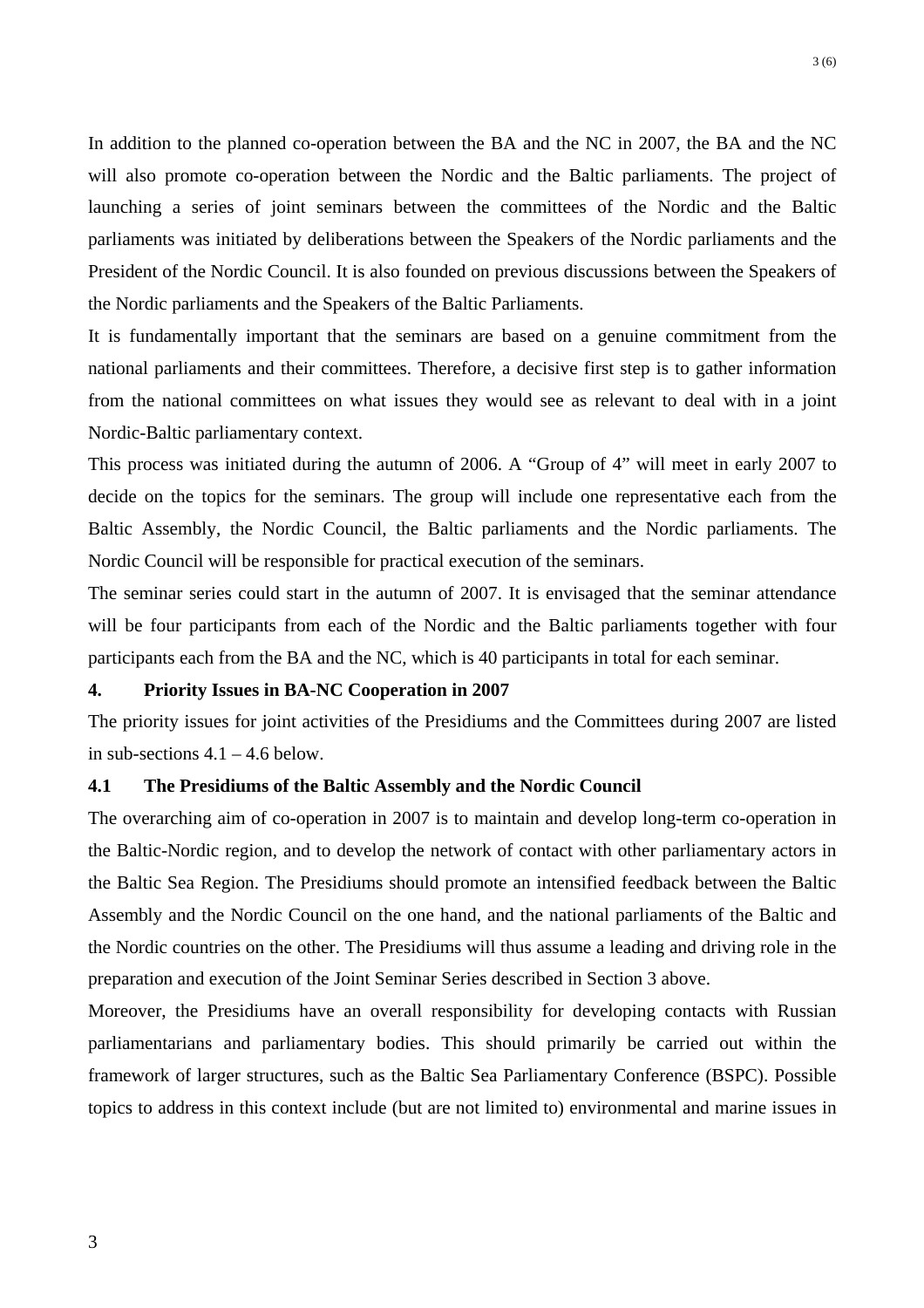the Baltic Sea Region, good governance, NGO development and networking, security of citizens, and cultural issues.

# **4.2 The Baltic Assembly Education, Science and Culture Committee and the Nordic Council Culture, Education and Training Committee**

For the past two years, the two committees have focussed on issues relating to the quality of education. The co-operation activities have included conferences on the quality of education, study visits and seminars, and the committees have significantly contributed to the establishment of the Baltic-Nordic area for education and research.

The overarching aim of co-operation in 2007 is to maintain long-term co-operation in the entire field of education and research, and to focus more deeply on issues relating to the preservation of cultural heritage and the relationship between cultural heritage and creative/cultural industries. Other issues concerning how cultural industries are becoming important components of the economies in the region will be considered by the committees.

## **4.3 The Baltic Assembly Environmental Protection and Energy Committee and the Nordic Council Environment and Natural Resources Committee**

For the past two years, the two committees have focussed on a wide range of issues such as combating eutrophication in the Baltic Sea, constructing of a gas pipeline, the Baltic Sea environment and shipping, etc.

In November 2006, the two committees started drafting a new Memorandum of Understanding supplementing the previous Memorandums of Understanding of 2003 and 2005. The new Memorandum of Understanding is expected to be adopted in January 2007 and will address energy and eutrophication issues.

The overarching aim of co-operation in 2007 is to concentrate on sustainable energy production and consumption, including energy safety and energy supply security issues. These issues will also be discussed within a Baltic Sea Region perspective as well as a European perspective. A study visit to Denmark concerning energy efficiency issues is planned for 2007. Work on eutrophication of the Baltic Sea will be continued under the auspices of the Baltic Sea Parliamentary Conference Working Group.

## **4.4 The Baltic Assembly Economic Affairs, Communications and Informatics Committee and the Nordic Council Business and Industry Committee**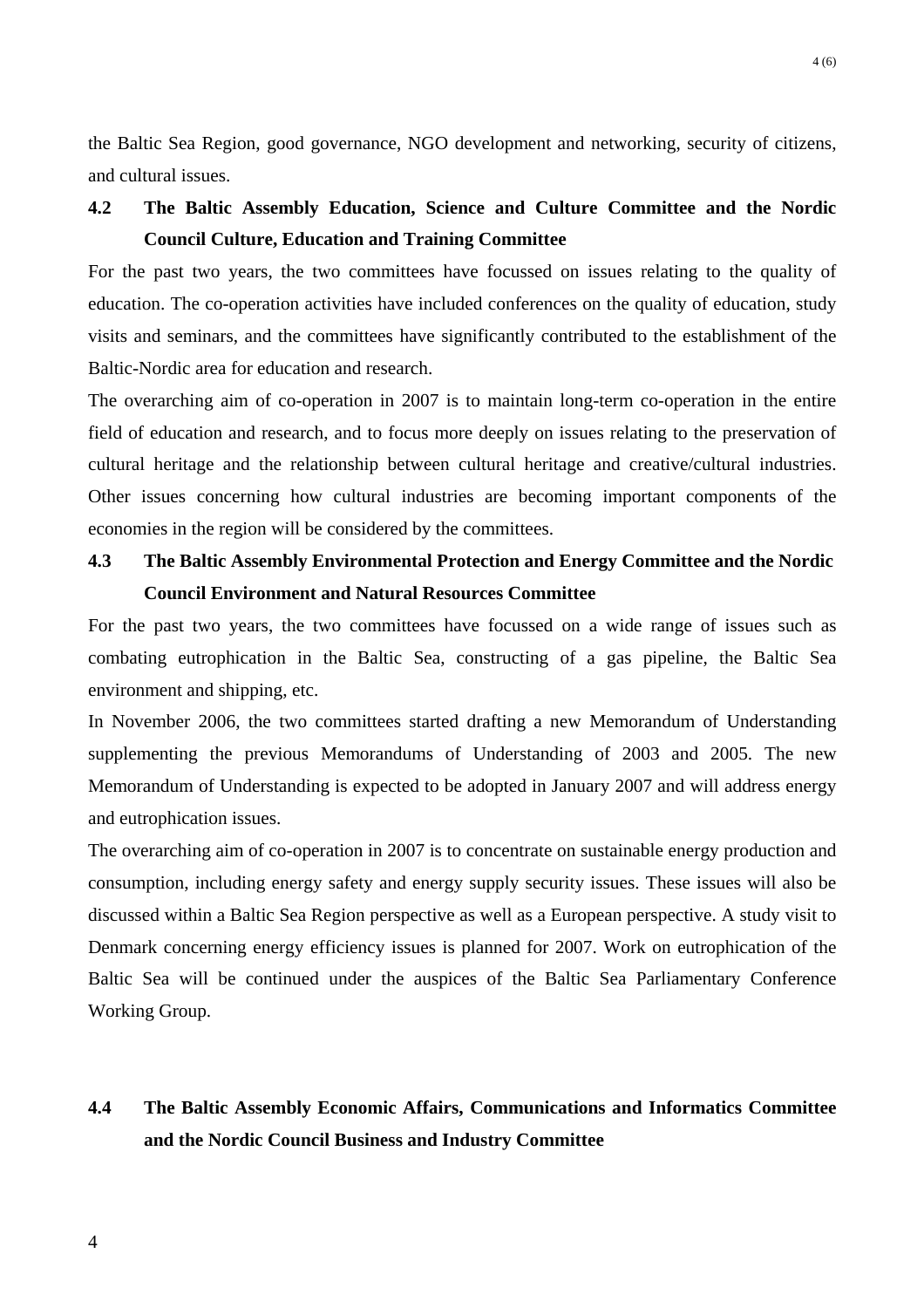A natural and intended consequence of EU enlargement is a free movement of labour. This will, however, also exert pressure on the Nordic and Baltic labour markets, due to the migration of qualified and flexible labour force. It is also likely that it will generate increased cross-border movement of labour within the Northern European countries.

The overarching aim of co-operation in 2007 is to concentrate on labour market relations and mobility within a European perspective (illegal labour, mobility and flexibility). The committees plan to elaborate two concept papers: one concerning a possible meeting between the Economic Affairs committees in the BA and the NC in April, and another one – the consequences of labour market mobility.

# **4.5 The Baltic Assembly Legal Affairs and Security Committee and the Nordic Council Citizens' and Consumer Rights Committee**

For the past two years, the two committees have focussed on trafficking in human beings, which is a complex crime rooted in poverty, marginalisation and ideas about the subordination of women and children, which makes them targets for traffickers.

The overarching aim of co-operation in 2007 is to continue a discussion on the issues of trafficking in persons for the black labour market as well as illegal and legal migration. Under the European campaign against domestic violence, the BA Legal Affairs and Security Committee, the NC Citizens' and Consumer Rights Committee together with the BA Social Affairs Committee and the NC Welfare Committee will focus on the issues of domestic violence.

# **4.6 The Baltic Assembly Social Affairs Committee and the Nordic Council Welfare Committee**

For the last two years, NC-BA co-operation, under the flag of the two committees working in the field of social issues, has focused on alcohol policies in the Nordic and the Baltic countries and the movement of labour forces and services. The latter topic has been in co-operation with the Nordic Council Business and Industry Committee and the Baltic Assembly Economic Affairs, Communications and Informatics Committee.

The overarching aim of co-operation in 2007 is to focus on domestic violence, family policy, children's policy, and social institutions. Under the European campaign against domestic violence, the NC Welfare Committee together with the BA Social Affairs Committee and the NC Citizens' and Consumer Rights Committee and the BA Legal Affairs and Security Committee will focus on the issues of domestic violence.

### **5. Annual Summit 2007**